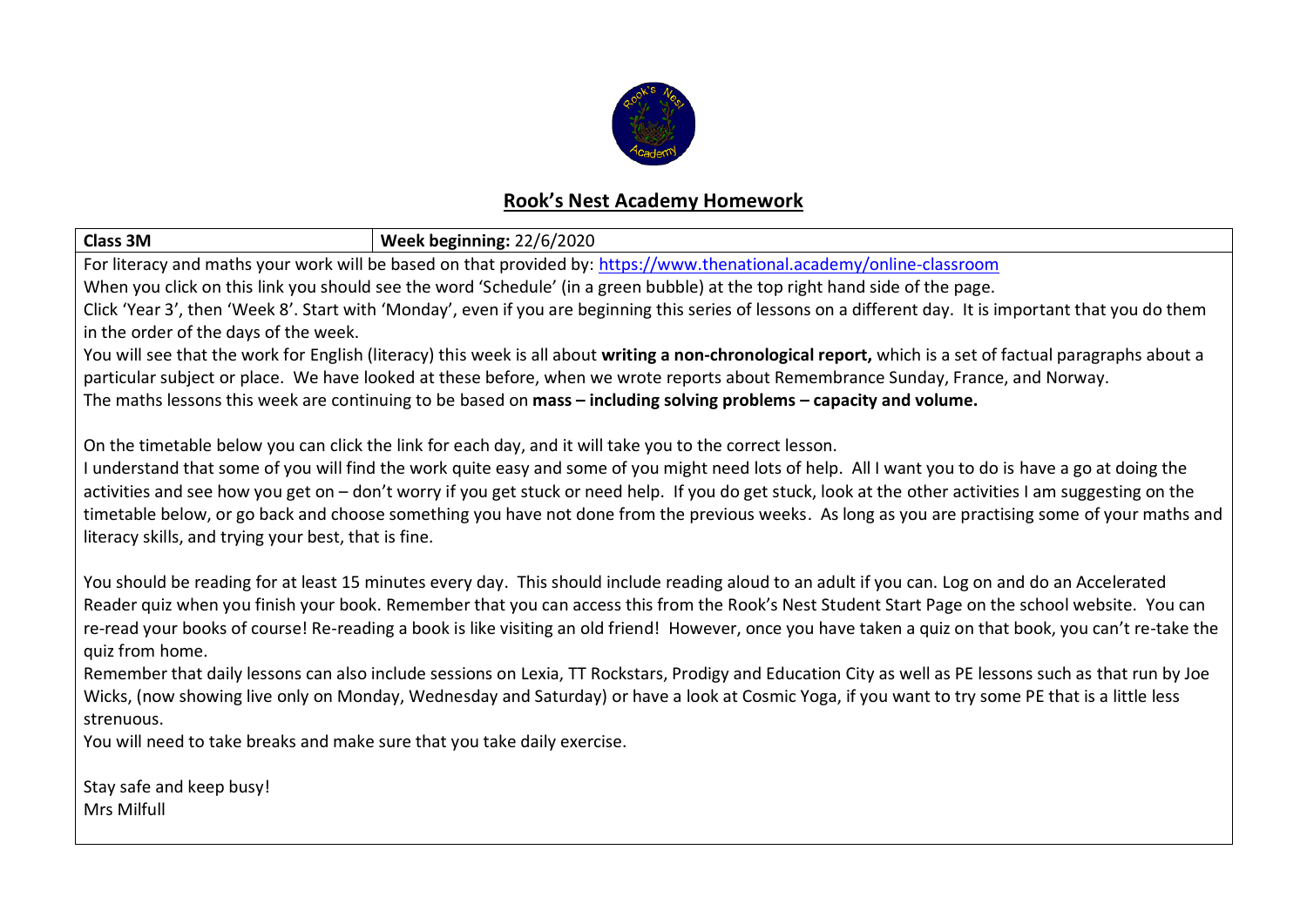|           | Literacy / English                                                                                       | <b>Mathematics</b>                                                                          | <b>Other activities</b>                                                                                                                                                                                                                                                                                                                                                                                                                                                                                                    |
|-----------|----------------------------------------------------------------------------------------------------------|---------------------------------------------------------------------------------------------|----------------------------------------------------------------------------------------------------------------------------------------------------------------------------------------------------------------------------------------------------------------------------------------------------------------------------------------------------------------------------------------------------------------------------------------------------------------------------------------------------------------------------|
| Monday    | https://classroom.<br>thenational.acade<br>my/lessons/readin<br>g-comprehension-<br>fact-retrieval-      | https://classroom.t<br>henational.academ<br>y/lessons/ordering-<br>mass                     | <b>Super Movers:</b><br>To link with the work in maths, watch and join in with Professor Pipette, who will tell you all about volume<br>and capacity.<br>https://www.bbc.co.uk/teach/supermovers/ks1-maths-capacity-volume/zj8njhv<br>Science:                                                                                                                                                                                                                                                                             |
|           | 573214/activities/<br>1/                                                                                 |                                                                                             | TOPIC - Plants: This is the second lesson in the series of lessons on plants, and is about the different parts<br>of a plant and what they do. If you did not do last week's science lesson, it would make sense to go back to                                                                                                                                                                                                                                                                                             |
| Tuesday   | https://classroom.<br>thenational.acade<br>my/lessons/readin<br>g-comprehension-<br>language-783a5e/     | https://classroom.t<br>henational.academ<br>y/lessons/add-and-<br>subtract-mass             | that lesson before you make a start on this one.<br>https://classroom.thenational.academy/lessons/parts-and-function-of-a-plant<br>French:<br>This week your song is called 'Les Jours de la Semaine', which means 'the days of the week'. It tells you the<br>French words for the days of the week, and that there are 7 days in a week.<br>https://www.youtube.com/watch?v=Lpwf5N0rfVE                                                                                                                                  |
| Wednesday | https://classroom.<br>thenational.acade<br>my/lessons/identif<br>ying-the-features-<br>of-a-text-a559ca/ | https://classroom.t<br>henational.academ<br>y/lessons/solve-<br>problems-<br>involving-mass | PE:<br>Design a circuit. Below this page are some ideas you can use (or think of your own), to draw and label<br>'activity stations'. Place these around a suitable room or outside, and visit each one, carrying out that<br>activity. If you don't have enough space, you could shuffle the pictures of the stations, then choose a<br>family member (or pick their name from another pile of papers). Can your family member also perform<br>one of the stations? (E.g. 10 sit-ups $\rightarrow$ Mum).                  |
| Thursday  | https://classroom.<br>thenational.acade<br>my/lessons/spag-<br>focus-adverbials-<br>570003/              | https://classroom.t<br>henational.academ<br>y/lessons/read-a-<br>scale                      | Art: Draw with Rob<br>Rob Biddulph is a children's author and illustrator who is doing 'live lessons' every Tuesday and Thursday at<br>10am. The videos that he has created to date can be found at:<br>http://www.robbiddulph.com/draw-with-rob<br>He shows you how to draw some of the characters that he has created in a step-by- step easy to follow<br>guide. Each guide only takes around 10 minutes, in which time you will have created a fantastic drawing of                                                    |
| Friday    | https://classroom.<br>thenational.acade<br>my/lessons/to-<br>write-a-non-<br>chronological-<br>report    | https://classroom.t<br>henational.academ<br>y/lessons/read-<br>capacity-and-<br>volume      | your own!<br>Remember - I would love to see any of the work you are doing! Some of you have sent me some great<br>work - especially of your potato prints and Lego models. I also enjoyed seeing the Guide Dogs work from<br>before the holidays, too. Well done to those of you who are keeping up with Lexia, Times Table Rockstars,<br>Prodigy and Education City. Some of you have made some really good progress - well done. Please send a<br>photo of any completed work to: headteacher@rooksnest.wakefield.sch.uk |